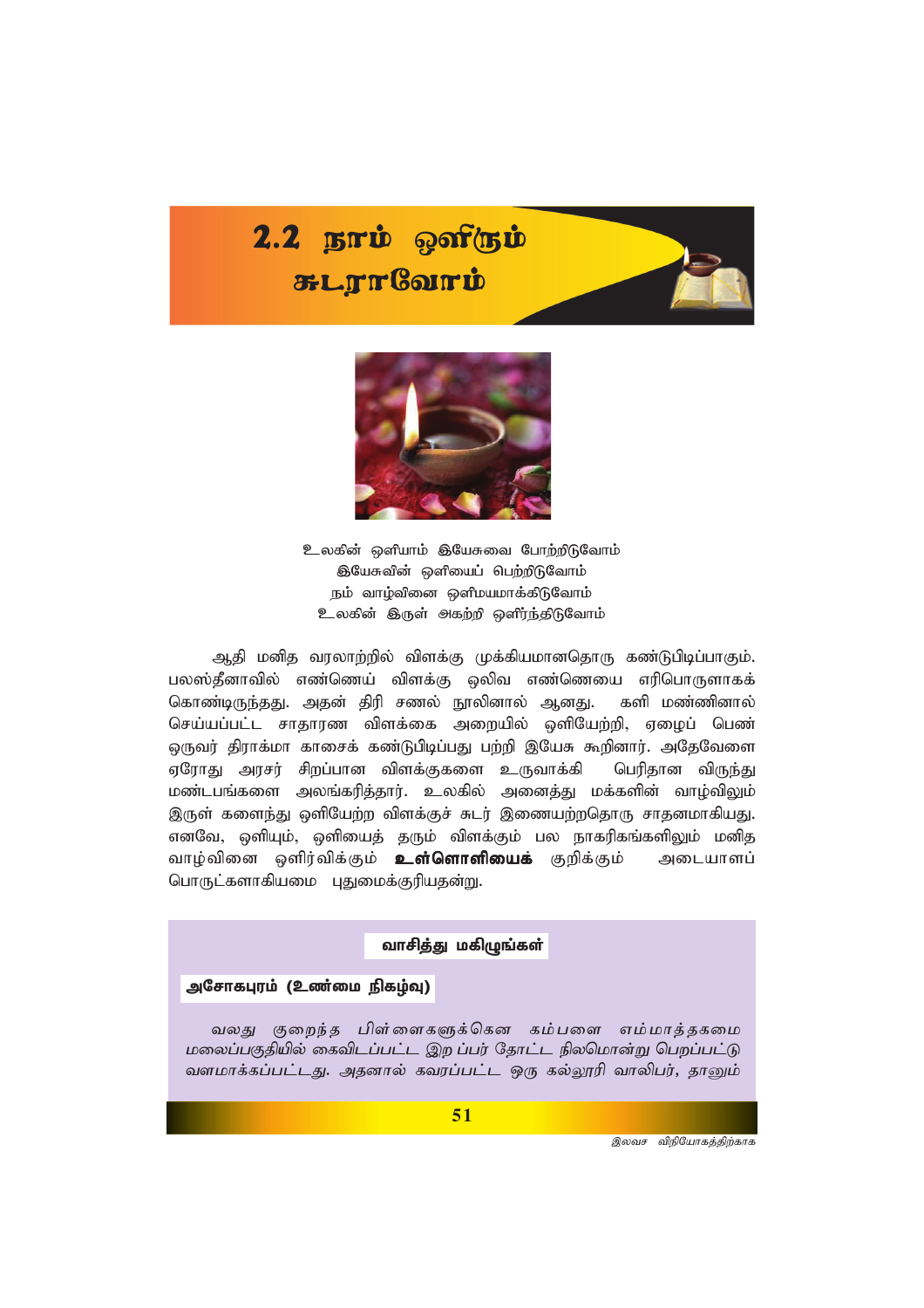ஒவ்வொரு வார இறுதியிலும் அங்கு சென்று காடுவெட்டி, நிலத்தைப் பண்படுத்தி, பயிரிட்டு வளமாக்கும் பணியில் ஈடுபட்டு வந்தார். அங்கிருந்த பிள்ளைகள் வார இறுதியில் அவர் வருகைக்காகக் காத்திருந்தனர். ஓர் வெள்ளி மாலை வேளையில் கல்லூரியிலிருந்து புறப்பட்டு அங்கு செல்லும் பயணத்தை மேற்கொண்டார். காட்டின் ஓரமாக ஒற்றையடிப் பாதையினூடாக நடந்து சென்றபோது பாதையைத் தவறவிட்டு விட்டார். அவர் கொண்டு சென்ற மெழுகுத்திரி எரிந்து முடிந்து விட்டது. காட்டில் நீண்டநேரம் செய்வதறியாது தடுமாறினார். இறுதியில் கீழே மலையடிவாரத்தில் ஒரு சிறிய ஒளி தெரிந்தது. அதிக சிரமத்துடன் அதனை நோக்கி இருளில் மெதுவாக இறங்கிச் சென்றார். ஒளி ஏற்றப்பட்டிருந்த சிறு குடிசையைச் சென்றடைந்ததும் அப்பாடாவென *ngU%r;R tpl;lhu;. me;j tPl;by; ,Ue;jtu; gy Nfs;tpfSf;Fg; gpd; mtiu* விருந்தினராக ஏற்று உபசரித்து அடுத்தநாள் காலை அவர் அசோகபுரம் சேர்த்தார். இருள் தடுமாற்றத்தை கொண்டு வரும். ஒளி நம்பிக்கை<u>யூ</u>ட்டும் என்பது இந்நிகழ்வு மூலம் தெளிவாகின்றது *அ*ல்லவா?

இவ்வாறு மனித வாழ்வை ஒளிர்விக்கும் ஒளிச்சுடர்கள் நம் ஆலய இறைவழிபாட்டிலும் சிறப்பான இடத்தை வகிப்பது உங்கள் நினைவில் எழுகின்றதல்லவா?

ஒளியின் முக்கியத்துவத்தை அடையாளப்படுத்தும் எண்ணெய் விளக்கு திருமறையின் எபிரேய பாரம்பரியத்தில் அடிக்கடி குறிப்பிடப்பட்டுள்ளது. விடுதலைப் பயணத்தின்போது கடவுளின் உடன்படிக்கைப் பேழை இஸ்ரயேலருக்கு அதிமுக்கியமாயிற்று. அதனை அலங்கரிப்பதற்கு திருத்தலத்தில் பொன்னினால் செய்யப்பட்ட மலர்களால் சித்தரிக்கப்பட்ட விளக்குத் தண்டின்மேல் 7 கிளைகளைக் கொண்டு அமைக்கப்பட்டிருந்தது.

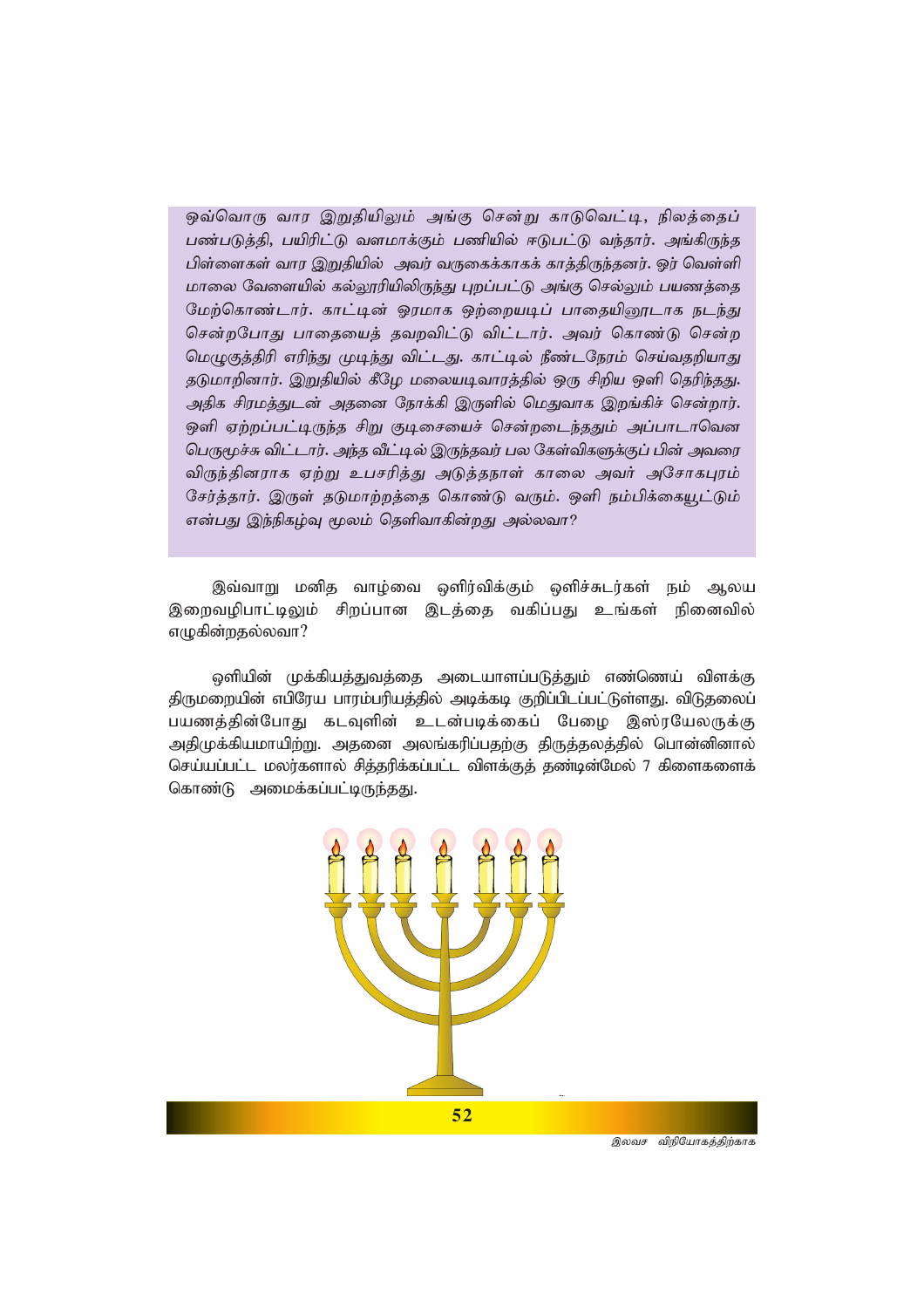#### இஸ்ரயேலின் விளக்கு அடையாளப்படுத்துவது

- கடவுளின் திருத்தலத்தில் அவரின் உன்னத பிரசன்னம் (விடுதலைப் பயணம்  $1)$  $25:31-35$
- $2)$ கடவுள் மக்களுக்குத் தரும் அவரது ஒளி (2 சாமுவேல் 22:29) ஆண்டவரே நீரே என் ஒளிவிளக்கு; ஆண்டவர் என் இருளை ஒளிமயமாக்குவார்;
- $3)$ கடவுளின் கற்பனைகளின் ஒளி நம் வாழ்வில் பிரதிபலித்தலின் அடையாளம் நீதிமொழிகள் 6:23 கட்டளை என்பது ஒரு விளக்கு; அறிவுரை என்பது ஒளி

வாழ்வின் இணையற்ற இச்சாதனமாகிய விளக்கு பின்னர் இஸ்ரயேலரின் சமயச் சடங்குகளில் முக்கிய இடத்தைப் பிடித்தது. எருசலேம் திருக்கோவிலில் 'நித்திய விளக்கு' ஏற்றுதல் ஒரு முக்கிய புனிதச் சடங்காகக் கருதப்பட்டது. அருளும் நித்திய வாழ்வை அடையாளப்படுத்தியது. இது கடவுள் வெள்ளிக்கிழமை மாலையிலும் விசேட ஒளிவிளக்குகளை யூதா் வெளியில் வைத்தனர். இன்று பல்வேறு சமயங்களில் ஒளியை ஒரு அடையாளப் பொருளாக உபயோகிப்பதை நாம் காணக்கூடியதாகவுள்ளது.

### கடவுள் மக்களின் வாழ்வில் ஒளியேற்றுகிறார்

திருவிவிலியம் தொடக்கத்தில் ஒளியைத் தந்த கடவுளை அறிமுகப் படுத்தியது போன்று, இயேசுவின் ஒளியை நமக்கு எடுத்துரைக்கும் திருவிவிலியத்தின் இறுதி அதிகாரத்திலும் அவர் நித்திய ஒளியைத் தருபவராகக் குறிபிடப்பட்டுள்ளார்.



53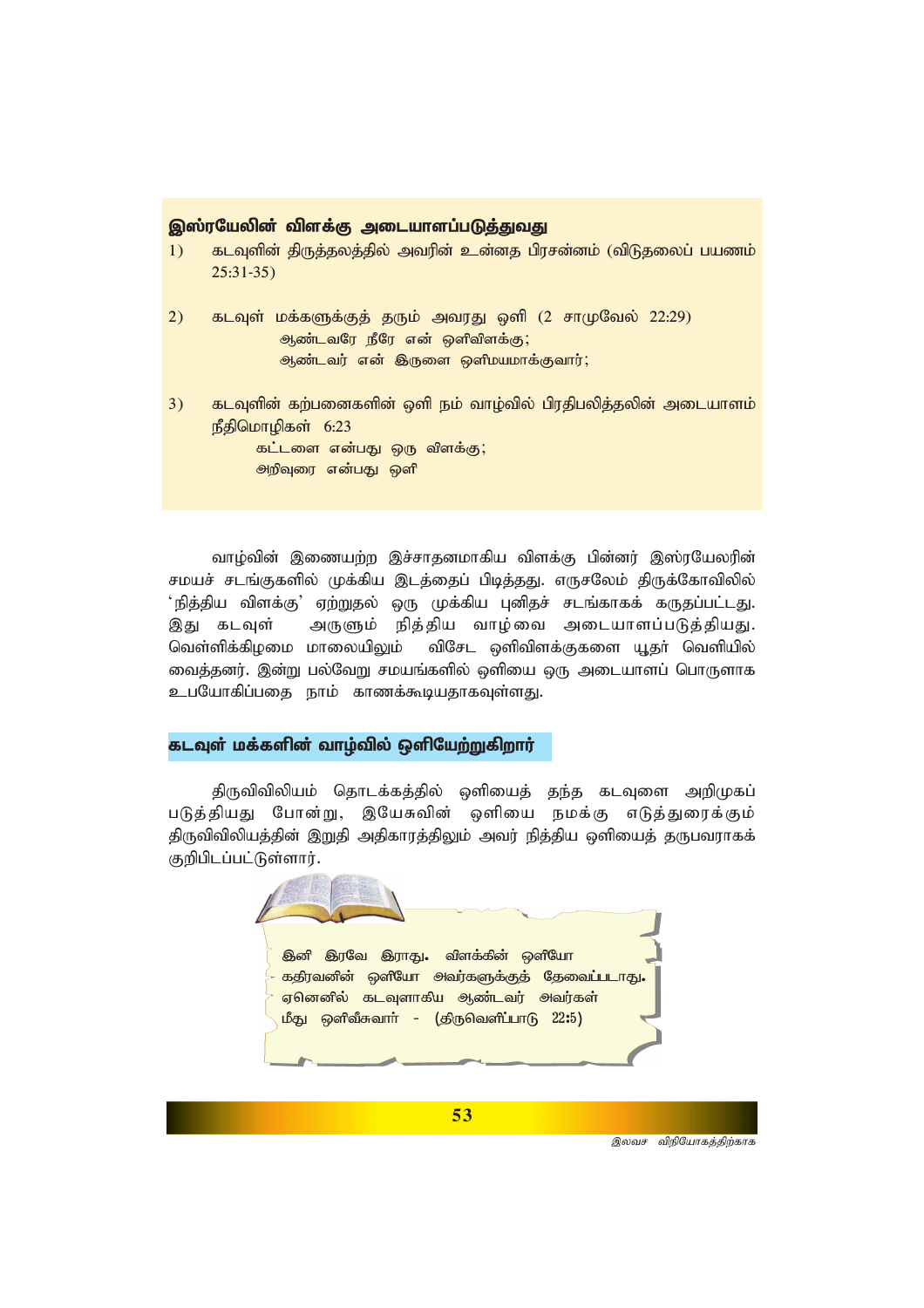

### தனிமனித வாம்வில் இயேசு ஒளியேற்றுகிறார்

,இயேசு உடலுக்கு விளக்காய்த் திகழ்கிறார். இதனை வலியுறுத்துவதற்கு கண்ணை உடலுக்கு விளக்காய் உவமானப்படுத்துகிறார். **'உங்கள் கண்தான் உடலின் விளக்கு**'

#### வாசிக்கவும்

## லூக்கா நற்செய்தி **11:34-36**

உள்ளத்தில் உள்ளொளி சேமிப்பில் இருந்தால் மட்டுமே கண்கள் நல்லவற்றைக் காண விரும்பும். அதேபோன்று உடலில் ஒளித்தன்மை இருப்பதற்கு கண் நலமாயிருத்தல் வேண்டும். அப்போது உடல் முழுவதும் ஒளி பெற்றிருக்கும். மனிதனுக்குள் இருக்கவேண்டிய ஆன்மீக ஒளியைப் பற்றி வலியுறுத்துவதற்காக ஆண்டவர் இயேசு இவ்வாறு கூறினார்.

மனித வாழ்வில் அடுக்கடுக்காய்ச் சேரும் பாவச் செயல்கள் நம்மை இருளான வாழ்விற்கு இட்டுச் செல்லும். ஆண்டவர் இயேசுவுக்கு ஏற்பட்ட *Nrhjidfs;> vfpg;jpy; NahNrg;Gf;F Vw;gl;l Nrhjidfs; vd;gtw;iwg; Nghy;> ek; tho;tpYk; Nrhjidfs; Vw;glyhk;. mt;Ntisfspy; myifapd;* இருளின் செயல்களுக்கு நாம் இடம் கொடுக்காது, இயேசுவின் ஒளியினால்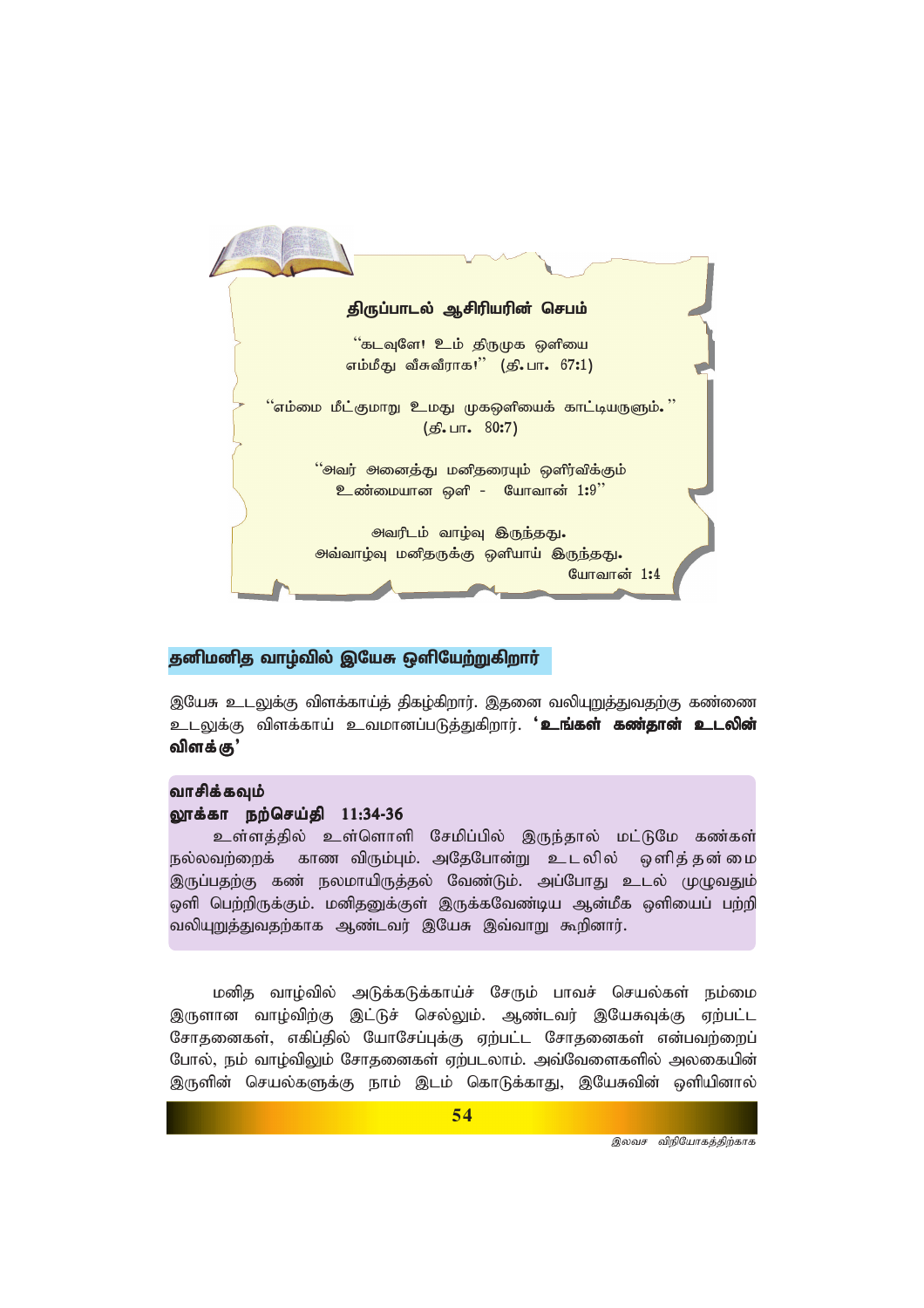அவ்விருளை அகற்றிவிட வேண்டும். இந்த ஒளி அணைந்து விடாது இருக்கும் பொருட்டு நாம் அதற்கு வேண்டிய எண்ணெய் மற்றும் திரி என்பனவற்றைப் புதுப்பிக்கவும் வேண்டும். இது நமது செபம், தியானம், திருமறைவாசித்தல், வழிபாடு, பிறர்க்கு பணிசெய்தல் என்பவற்றின் மூலம் நடைபெறுகின்றது. சந்திரன் சூரியனிடம் ஒளியைப் பெற்று பிரகாசிப்பதைப்போன்று, நாமும் தினமும் இறையொளியைப் பெற்றுக்கொண்டேயிருக்க வேண்டும்.

்ஆகையால் உங்களுக்கு ஒளிதரவேண்டியது இருளாயிராதவாறு பார்த்துக் கொள்ளுங்கள்.' என்கிறார் ஆண்டவர் இயேசு.

இயேசு பார்வையற்றோர் பலரை குணமாக்கிய நிகம்வகளை கிருவிவிலியக் தில் வாசித்துள்ளோம். அத்துடன் பிணி தீர்க்கும் பல நிகழ்வுகளும் உண்டு. இந்த ஒவ்வொரு அற்புத நிகழ்வின்போதும், அவர்களின் பிணித்தீர்த்தலுடன் மட்டும் நின்றுவிடாது, தொடர்ந்து அவர்களுக்கு வேண்டிய ஆன்மீக சுகத்தையும் கொடுத்து, நிறைவான வாழ்வுக்கு வழியும் காட்டியுள்ளார். அவர்களின் உடல் சுகத்தைப் பார்க்கிலும் ஆன்மீக ஈடேற்றம் முக்கியமானதெனக் காண்பிக்கிறார். முடக்குவாதமுற்றவனை நண்பர்கள் சுமந்து இயேசுவிடம் கொண்டுவந்தபோது, ''உம் பாவங்கள் மன்னிக்கப்பட்டன'' என்றார். ஒருவர் எழுந்து நடப்பதைப் பார்க்கிலும் அவரின் பாவங்கள் மன்னிக்கப்படுவதை முக்கியமானதாகக் காட்டி, முடக்குவாத முற்றவருக்கு முழுமையாகச் சுகமளித்தார்.

ஆன்மீக ஒளியின் வாசலாக இருக்கும் கண், நெருப்பை ஒத்தது. அது நன்மை தருவது போன்று நம் வாழ்வில் அழிவையும் ஏற்படுத்தக்கூடியது



என்று இயேசு எச்சரிக்கிறார். சோரம்போதல் என்னும் கொடிய பாவத்தை மனிதர் மத்தியில் தூண்டுவது கண்ணாகவே இருக்கிறது. இச்சைநோக்கு இதற்கு வழிவகுக்கின்றது. ''*உங்கள் வலக்கண் உங்களைப்* பாவத்தில் விழச்செய்தால் அதைப் பிடுங்கி எறிந்து *விடுங்கள்*" என்று, மிகைப்படுத்திக் கூறும் பேச்சு வழக்கு மூலமாக மலைப் பொழிவில் இயேசு நம்மை எச்சரித்தார்.

கடவுளின் திருமுன்னர் முழுமையானவராய்த் தோன்ற பாடுபடுங்கள், குறைகளைக் களைய பெருமுயற்சி எடுங்கள் என்னும் பொருளிலேயே இக்கூற்றைக் கூறினார். இதன் மூலம் இறையாசின் விமுமியங்கள் எங்கும் நிலைநாட்டப்பட வேண்டும் என்பது தெளிவாகின்றதல்லவா?

நாமும் இயேசுவின் ஒளியைப் பெற்று வாழ்ந்திடுவோம்!